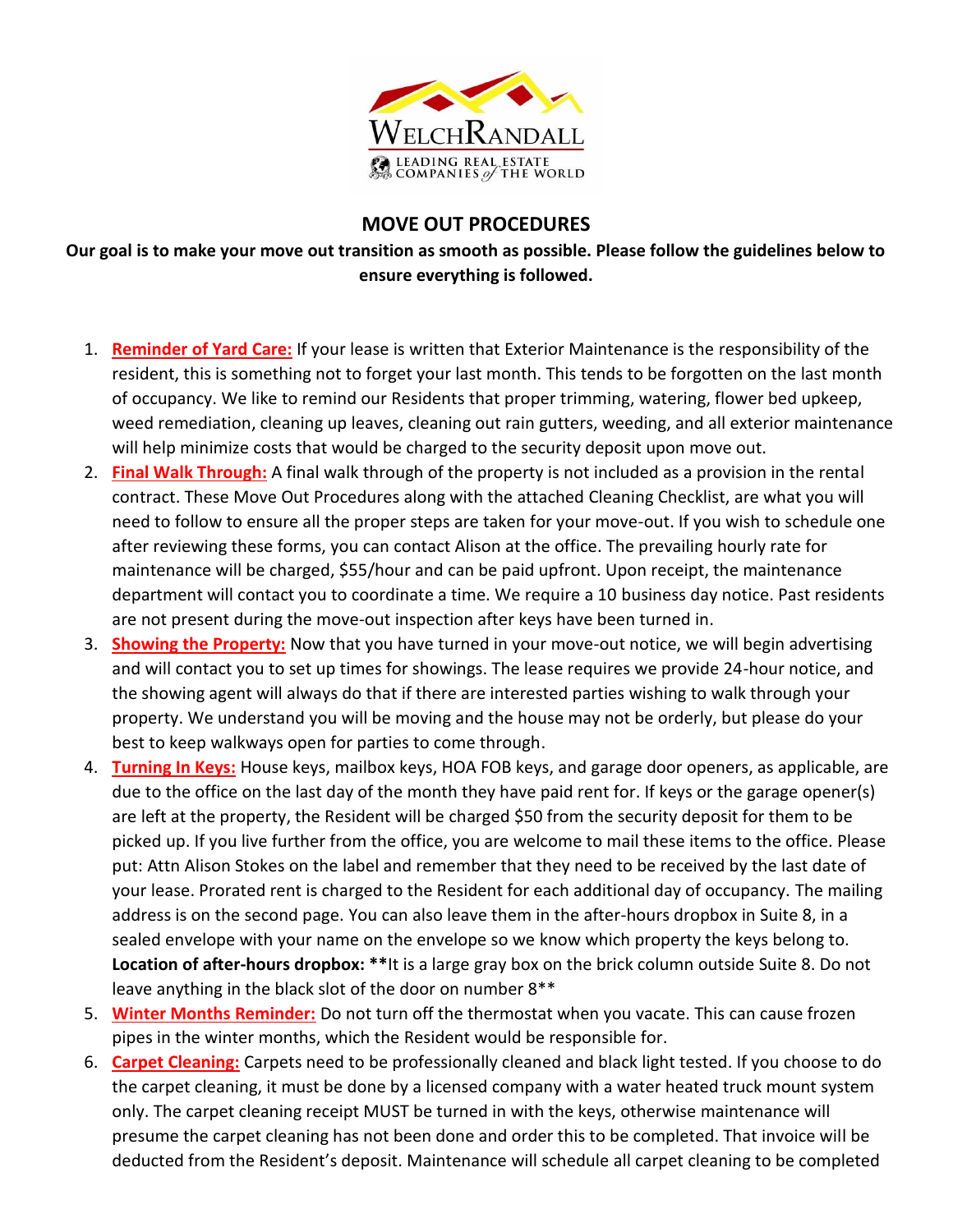for all properties that have not turned in a receipt. Carpets are not allowed to be cleaned with a rug doctor, store rented carpet cleaning machine, or by anyone not licensed. This equipment damages the fiber in the carpet. Carpet cleaning costs are paid by the Resident, and the black light test is paid by Welch Randall from the non-refundable portion of the deposit. We have found it easiest to allow Welch Randall's maintenance department to schedule the carpet cleaning and black light test for you, after you turn in keys, and we can deduct the bill from the deposit. If you do the carpet cleaning yourself, do not have the company conduct a black light test because we pay for this out of the nonrefundable portion of the deposit, and do not wish for the Residents to take that additional cost on themselves.

- 7. **Reminder to Deactivate Auto-Payments:** If you are currently set up on your ACH to have autopayments deducted from your account to pay your monthly rent, Welch Randall is unable to go in and modify the auto-payment feature, or deactivate it. Residents that have auto-payments set up to withdraw before rent is due, this auto-payment feature will need to be deactivated a month in advance.
- 8. **Forwarding Address:** Please remember to turn in your forwarding address so that your security deposit accounting form will be mailed to that address within 30 days of the lease end date with an itemized statement of the security deposit reconciliation.
- 9. **City Utilities:** There are many utility companies and cities for water/sewer/garbage that bill one month behind, which means you may receive your final utility bill up to a few weeks after you have vacated. Julie in accounting needs the final bill to come through and verify payment has been made by the Resident through the last day of the lease. Please check the readings on the statement to verify it is the last utility bill, and as soon as you have this, please contact Julie in accounting at [julie@welchrandall.com,](mailto:julie@welchrandall.com) and she can assist you in prorating your final utility bill. Julie will require a confirmation number verifying payment. Per the Utilities Clause of the lease agreement, if Welch Randall needs to handle paying your final utility bills for you, we will charge a \$50 utility handling fee. Do not have utilities turned off or you will be charged the re-connect fee from your deposit.
- 10. **Power & Gas Utilities**: Residents are responsible for payment of utilities through the last of the lease agreement. When you call the power and gas companies, do not take them out of your name until the last day of your lease, even if you turn in keys early. If utilities are transferred out of the Residents name prior to the last day of the lease, the Resident will be charged the \$50 utility handling fee, per utility, to have Welch Randall sort out the final billing. Do not have utilities turned off or you will be charged the re-connect fee from your deposit.
- 11. **Remove All Items:** If anything of value is left at the property, we are required to store it for 15 days under Utah law, and notify the past residents of abandoned property by posting a notice at the property and mailing a notice to them. There is a daily storage fee associated with this and it will delay us being able to get the property rent ready for the next residents. Please remove **everything** from the property, even if there are items you consider to be garbage or waste. Do not leave anything on the floors, in cupboards, cabinets, closets, decks, yards, patios, garages, etc. Property with a value of even \$1.00, we are required to hold onto for 15 days and store. Please remove everything from the property.
- 12. **Security:** Be sure to lock all windows and doors prior to vacating the property fully.
- 13. **Move Out Charges:** If charges are applied, there will be a CD included of photos showing the damages/cleaning to your property upon move-out, along with the pre-move in form and photos you completed upon move-in. At the time of move-in, we have the process of each resident completing their pre-move in form and taking photos to document any damages that are pre-existing. Residents are not held responsible for these damages. If you did not document something as pre-existing on your pre-move in form, and it is damaged when you vacate the property, you will be charged for this repair.